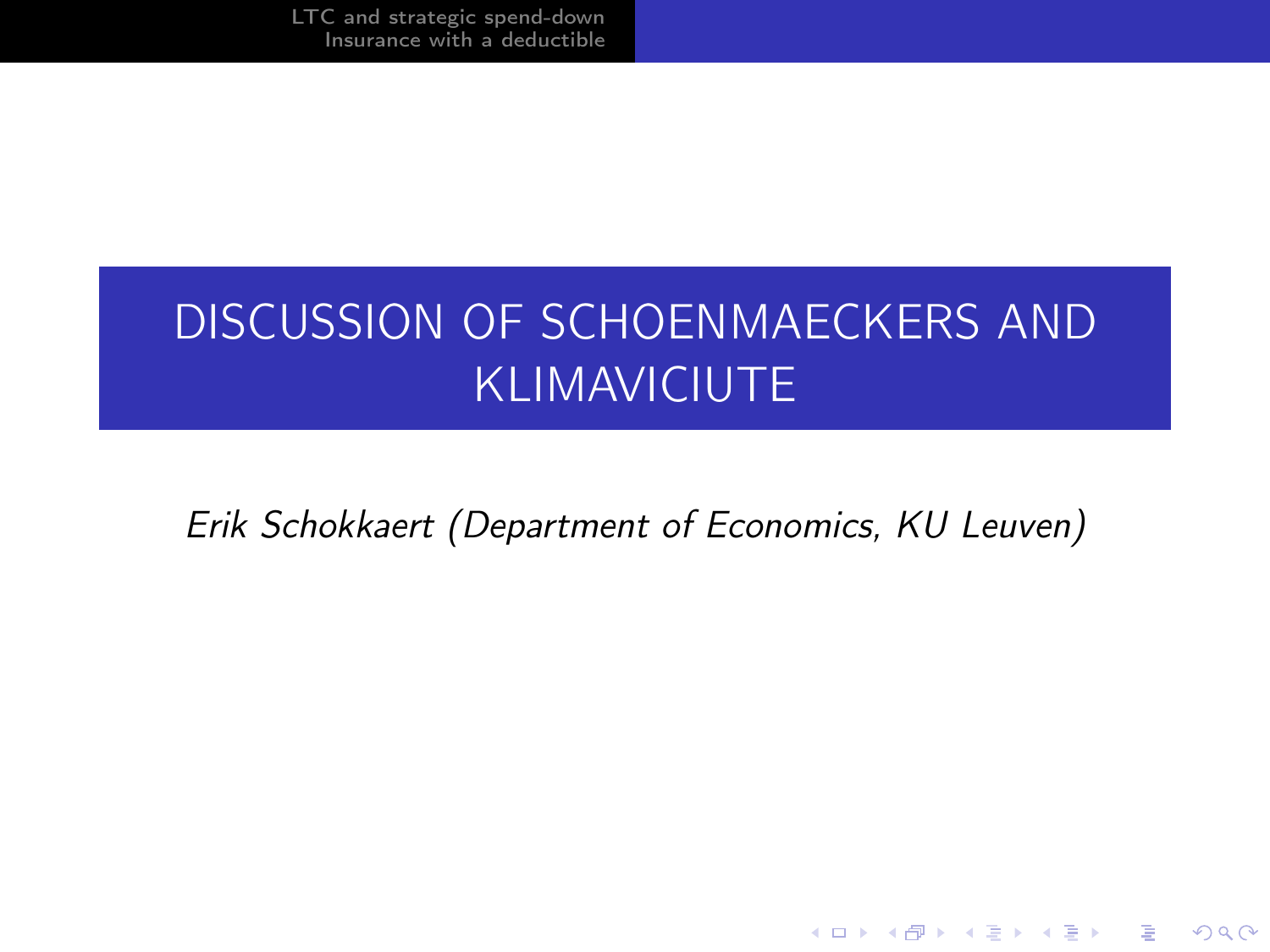### Introduction

- Two papers: about the effects of different financing schemes for  $ITC$ 
	- Schoenmaeckers analyses the incentives for "voluntary impoverishment" (strategic spend-down) in Medicaid.
	- Klimaviciute argues that an optimal scheme for LTC insurance includes a deductible. She suggests that one of the explanations for the LTC puzzle (i.e. the absence of LTC-insurance) is that such contracts are not offered.
- $\blacksquare$  I think the topic of LTC insurance is highly relevant. Yet the authors do not work out the relevance of their results for the issue of "measuring and mobilizing wealth for a cohesive, inclusive and fair society".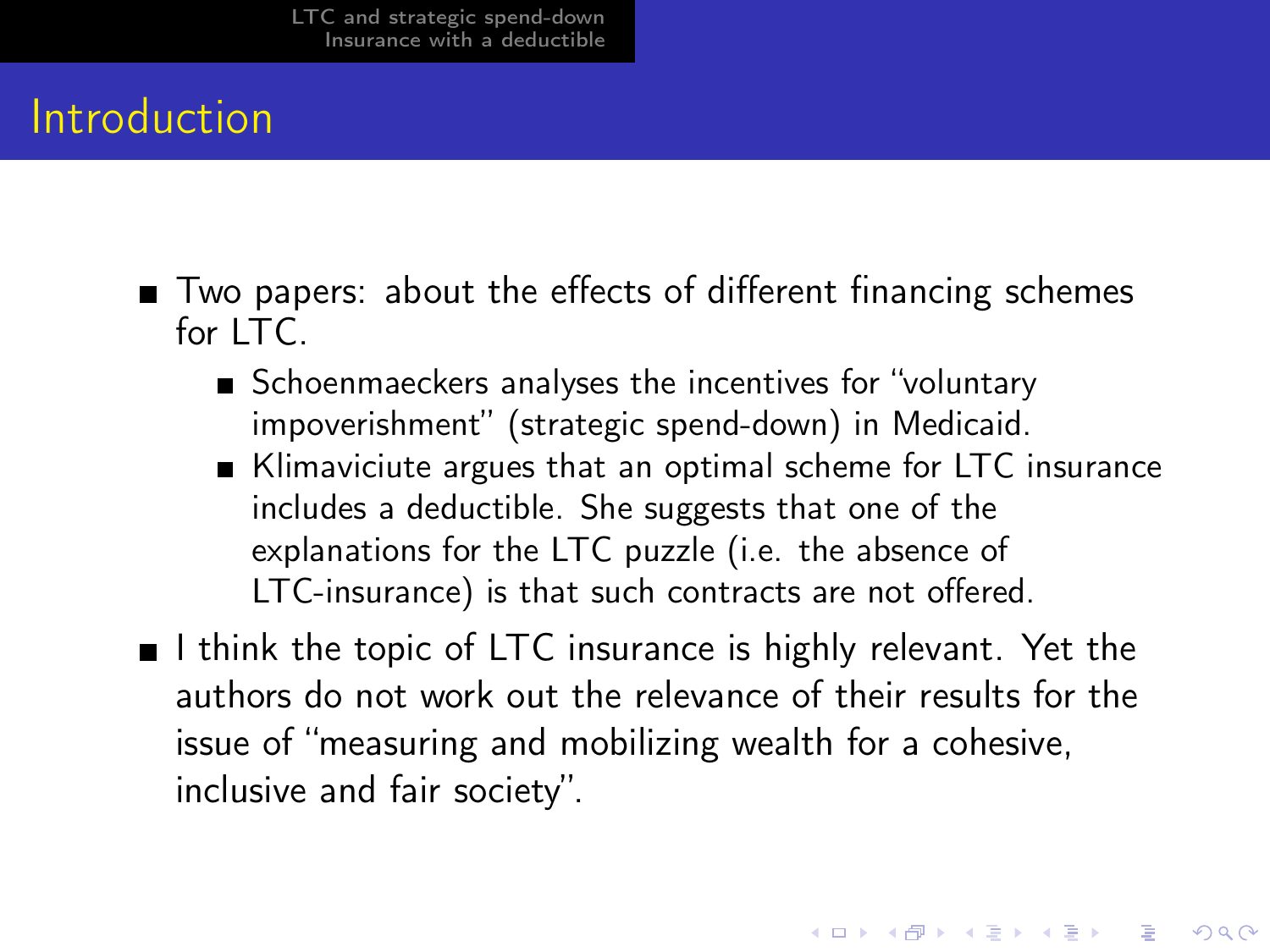[LTC and strategic spend-down](#page-2-0) [Insurance with a deductible](#page-7-0)

# <span id="page-2-0"></span>Paper 1: LTC and strategic spend-down (Jerome Schoenmaeckers)

■ The basic idea is simple and interesting. Since Medicaid covers LTC-expenditures, but is means-tested, people get an incentive to "impoverish themselves" by transferring their wealth to their children.

**KORKAR KERKER EL VOLO**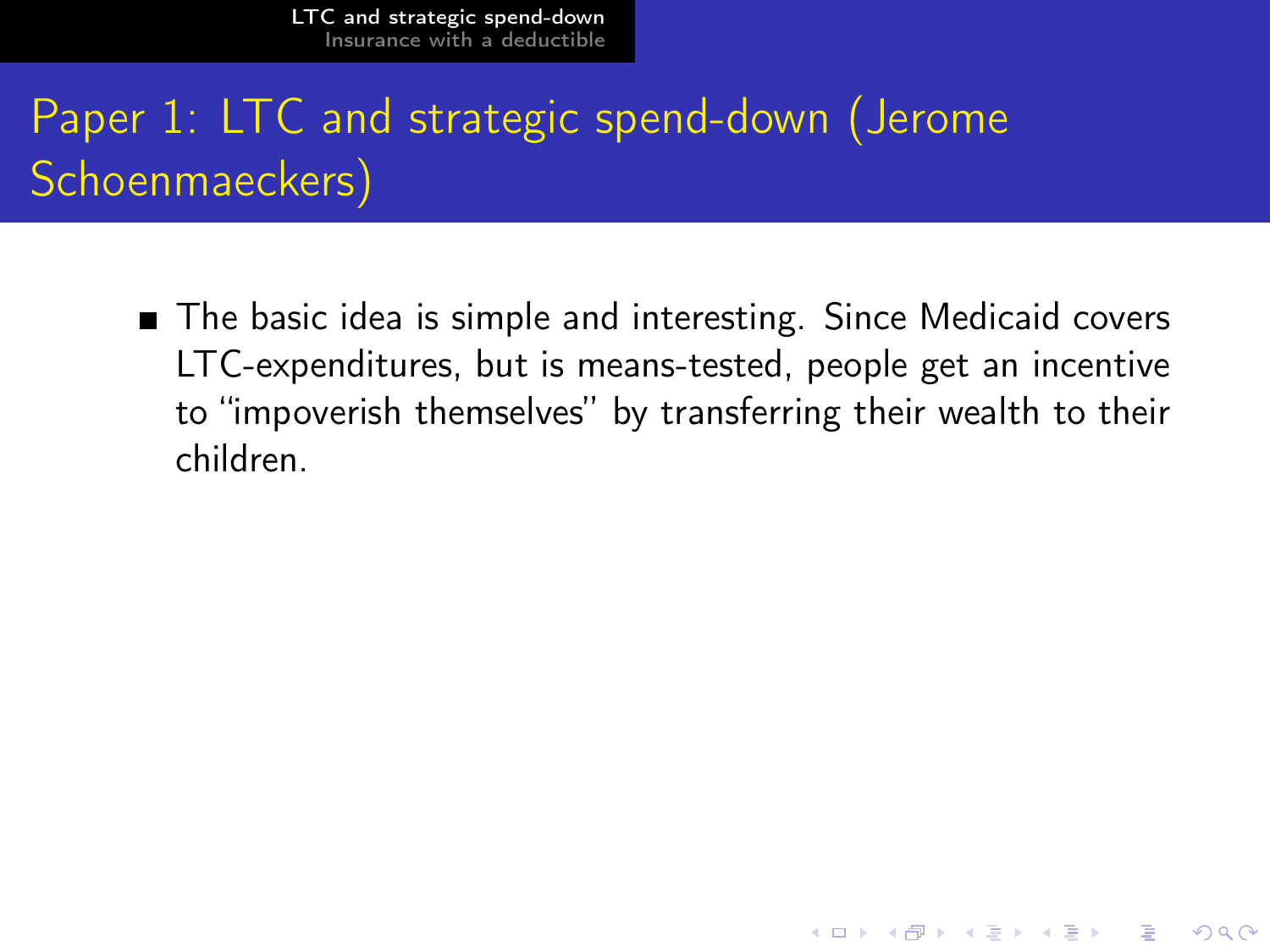# Paper 1: LTC and strategic spend-down (Jerome Schoenmaeckers)

- The basic idea is simple and interesting. Since Medicaid covers LTC-expenditures, but is means-tested, people get an incentive to "impoverish themselves" by transferring their wealth to their children.
- The question of the paper: is this indeed happening? Empirical exercise analysing the experience of the 2006 "Medicaid Reform and Deficit Reduction Act" that increased the look-back period to 5 years.
- Compare the effects of the Act on a "treated group" (aged 60-64) and a "control group" (aged 50-54). The author finds some effect, but it is not overwhelmingly strong.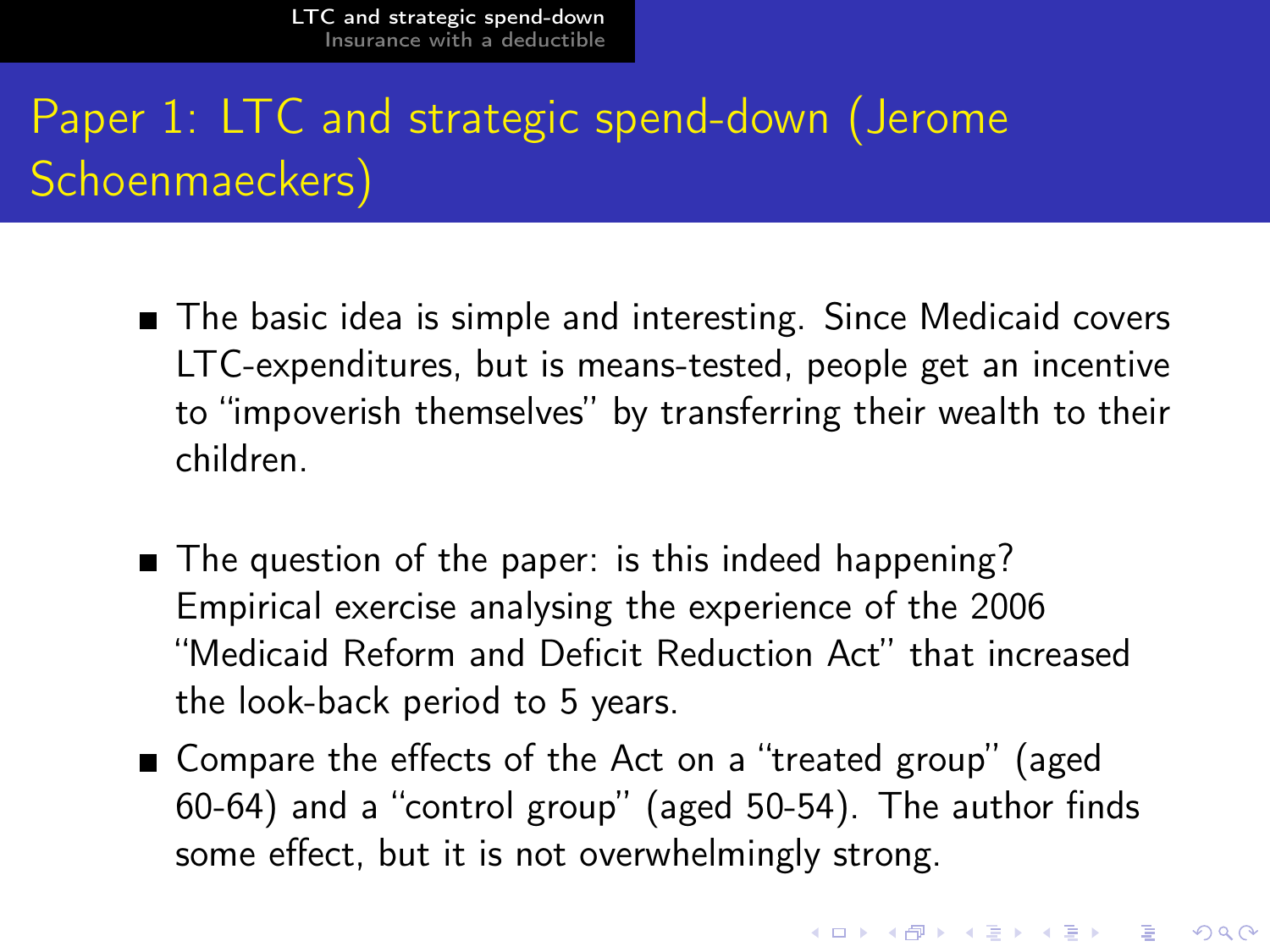#### Two technical questions

I try to understand why the 60-64 group is seen as the "treated" group". The extension of the look-back period did not affect the 62-64 group? Why not take the 58-61 group as treated?

**KOD CONTRACT A ST AND KOD**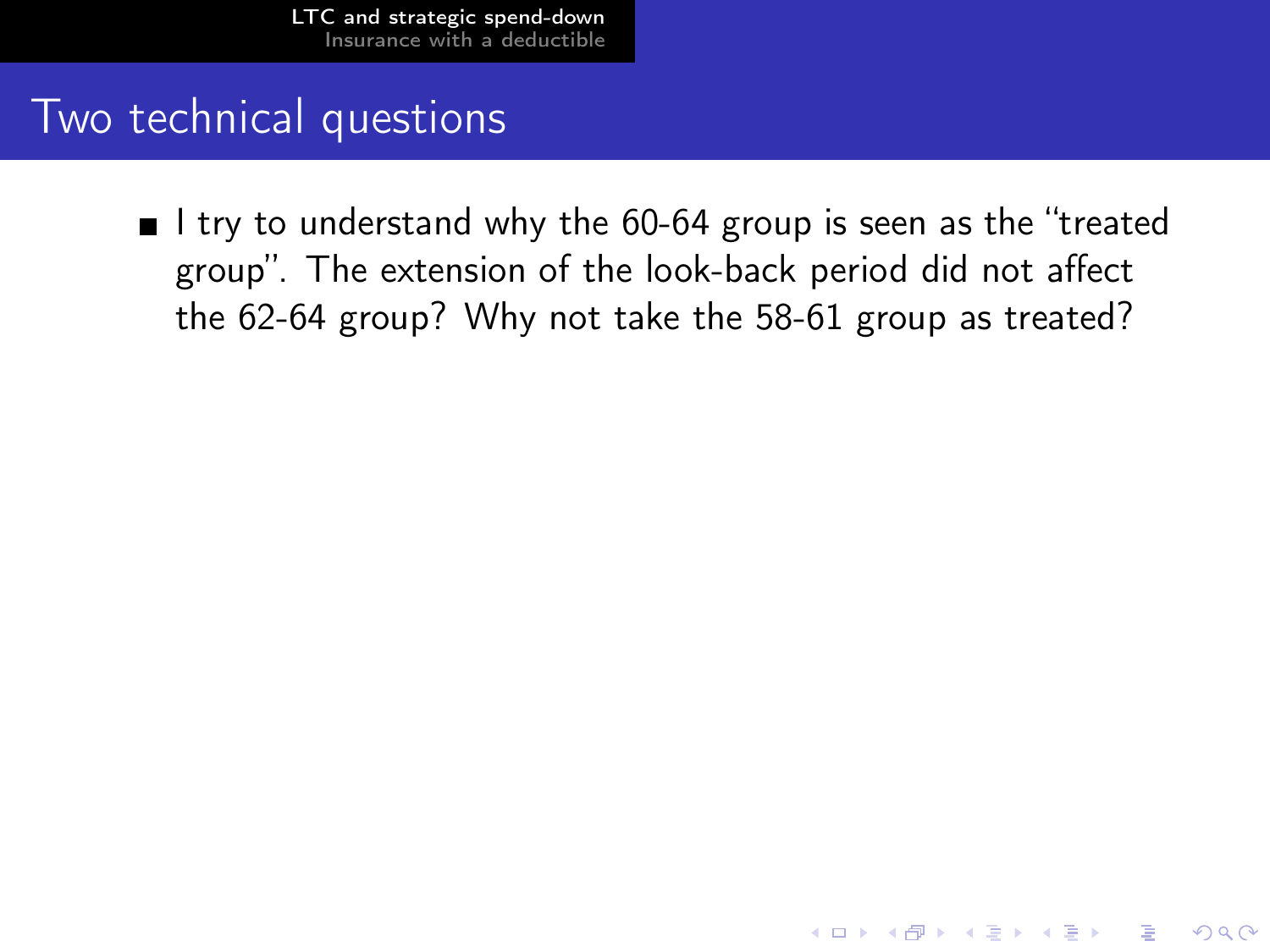#### Two technical questions

- I try to understand why the 60-64 group is seen as the "treated group". The extension of the look-back period did not affect the 62-64 group? Why not take the 58-61 group as treated?
- $\blacksquare$  I am not impressed by the statement that the (crucial) parallel trends assumption holds.



**KOD CONTRACT A ST AND KOD** 

What happened in 2002?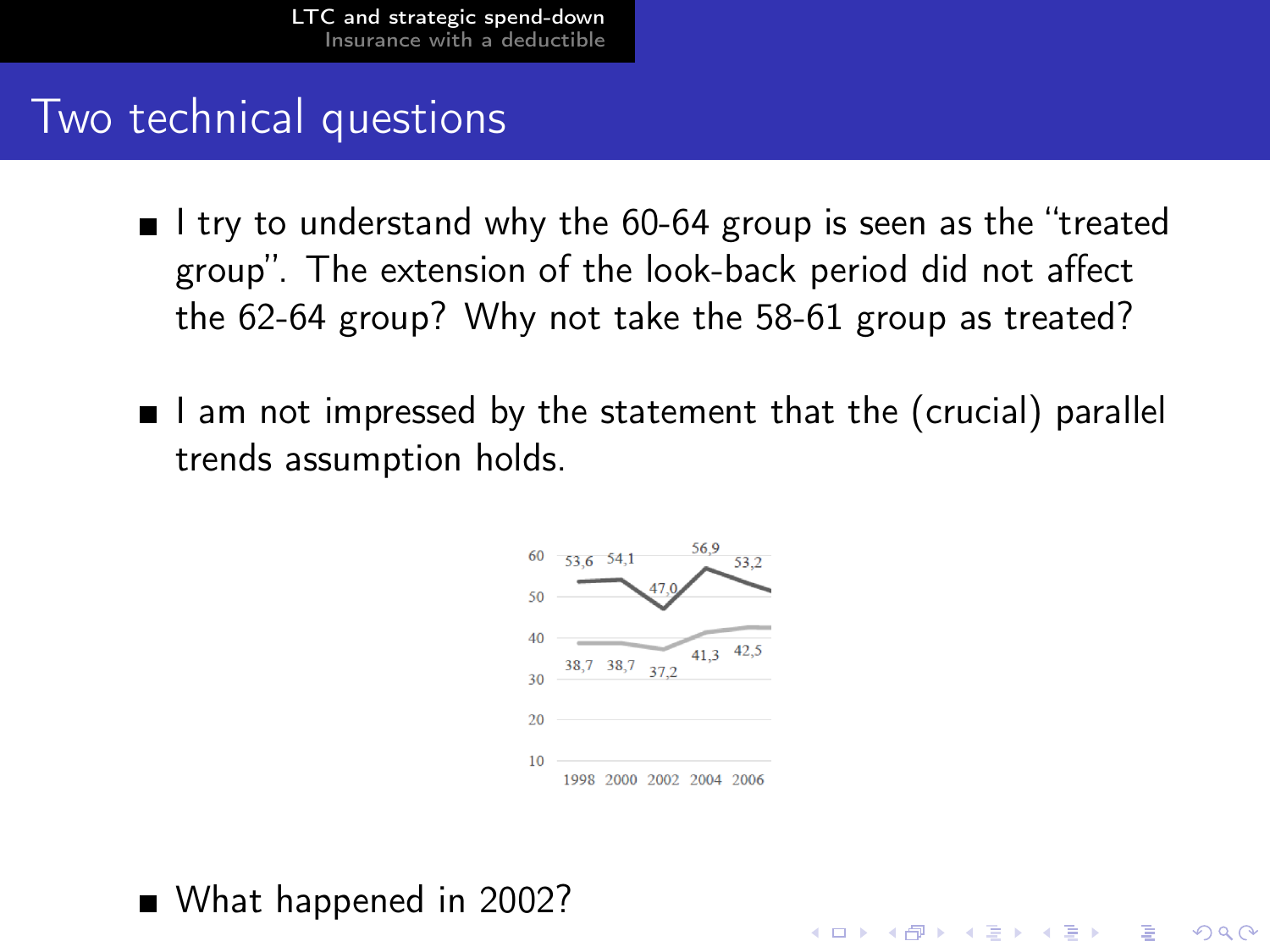#### Can voluntary impoverishment be desirable?

- The author shows some sympathy for the natural position that "voluntary impoverishment defeats Medicaid's purpose and preserving peoples' inheritances does not justify diversion of government resources".
- Yet, if strategic spend-down is a phenomenon of the middle-class (and not of the very wealthy), can it then not be "desirable" (just a way to escape from a means-tested scheme, that is not desirable from an insurance or social welfare point of view)? Is there any evidence on the distributional effects of voluntary impoverishment?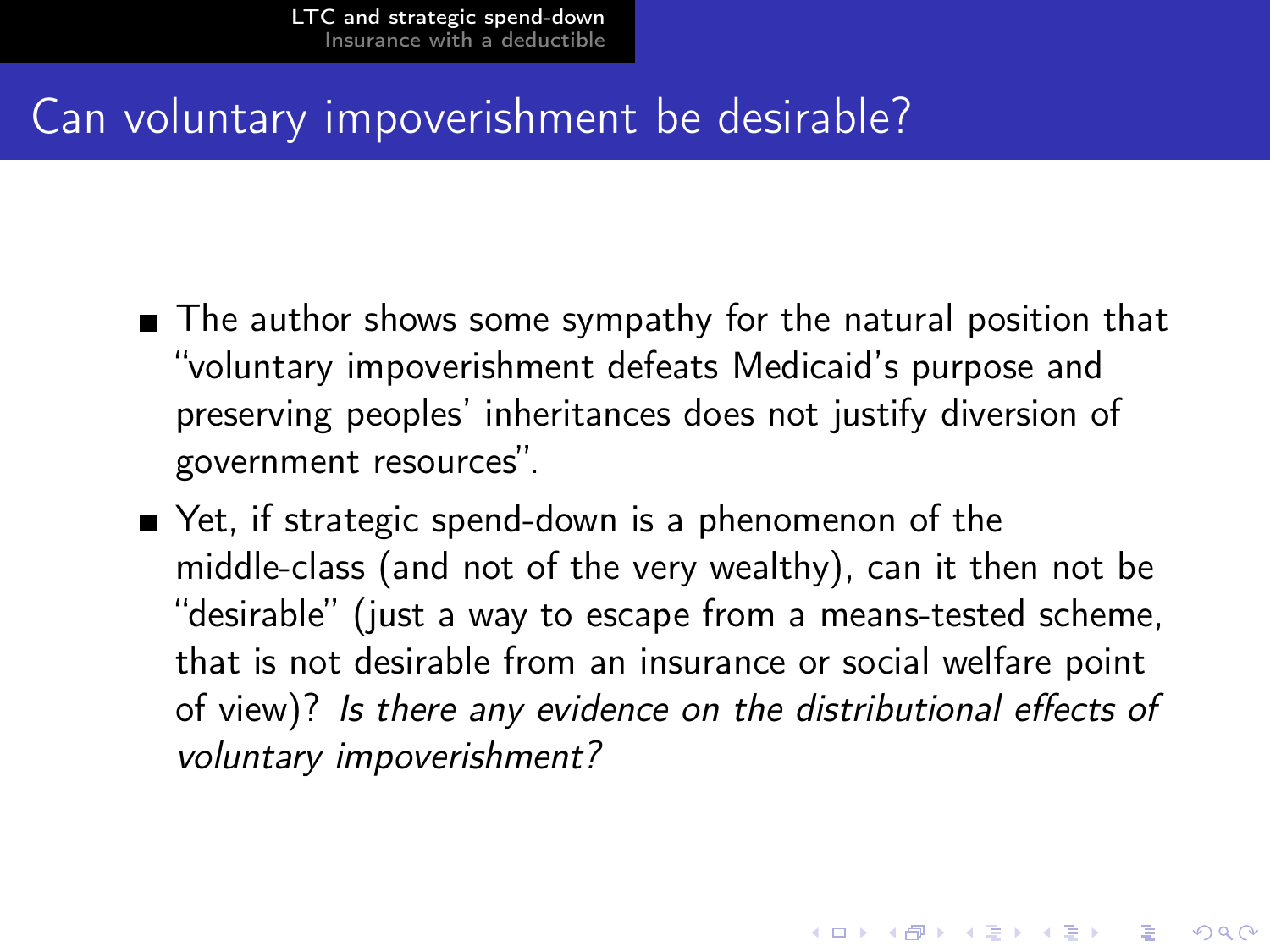<span id="page-7-0"></span>Paper 2: Insurance with a deductible. A way out of the LTC puzzle (Justina Klimaviciute and Pierre Pestieau)

- The paper makes two points:
- **1** An optimal LTC-insurance contract should include a deductible.
- 2 The fact that such contracts are not offered is a possible explanation for the LTC-puzzle.

**KORK EX KEY KEY YOUR**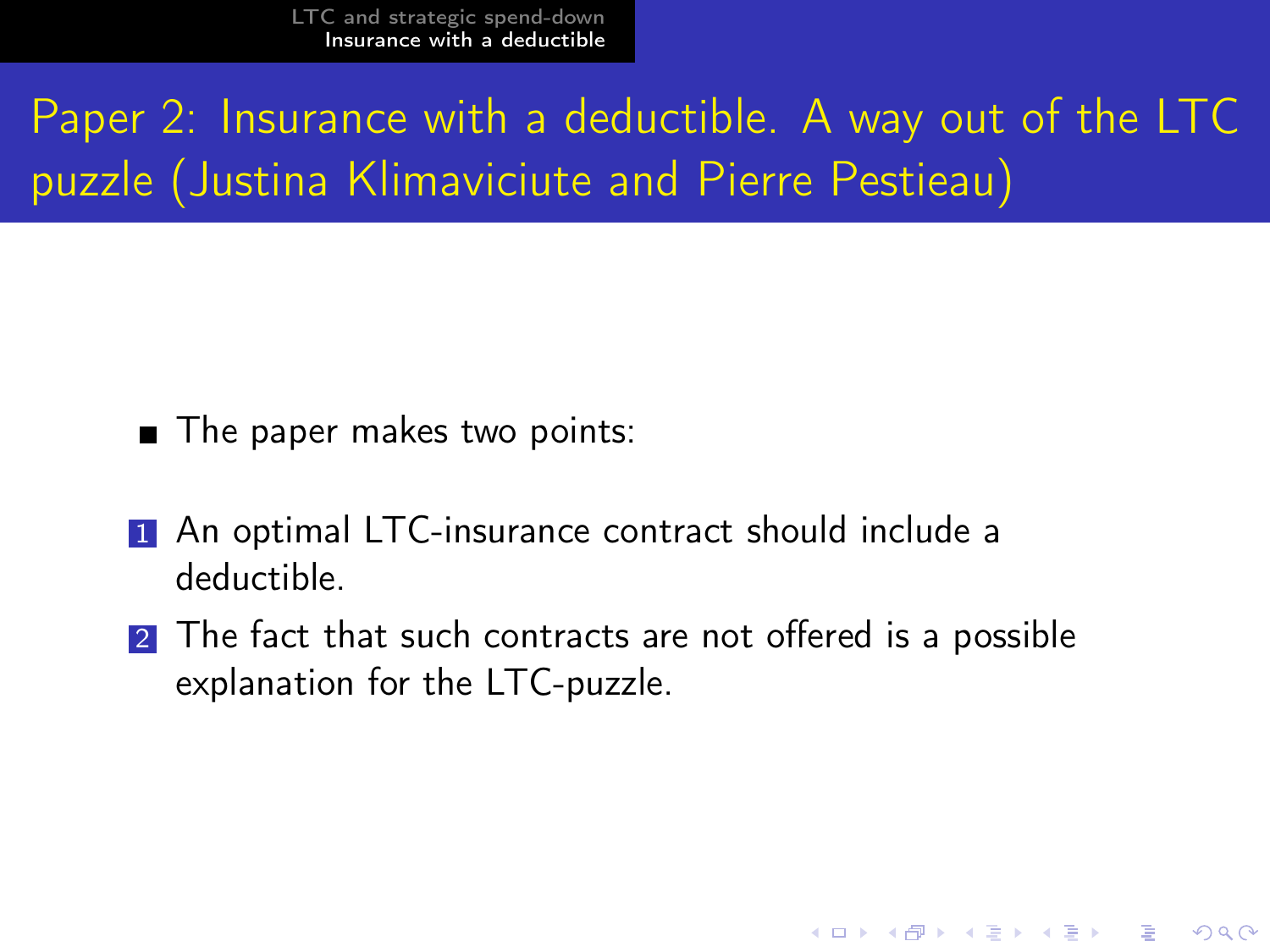#### 1. The optimality of a deductible policy: some questions

- $\blacksquare$  I fully agree that introducing a deductible is desirable in LTC (and health insurance). In fact, the model in the paper is very close to the first two sections in Drèze and Schokkaert (Journal of Risk and Uncertainty, 2013).
- A technical question, that we were struggling with. The model does not introduce explicitly a deductible but formulates the problem as choosing the optimal values for  $\alpha_{\mathsf{s}}$ . Introducing an explicit deductible would change the behavioural reactions. Was this an irrelevant concern?

**KOD CONTRACT A ST AND KOD**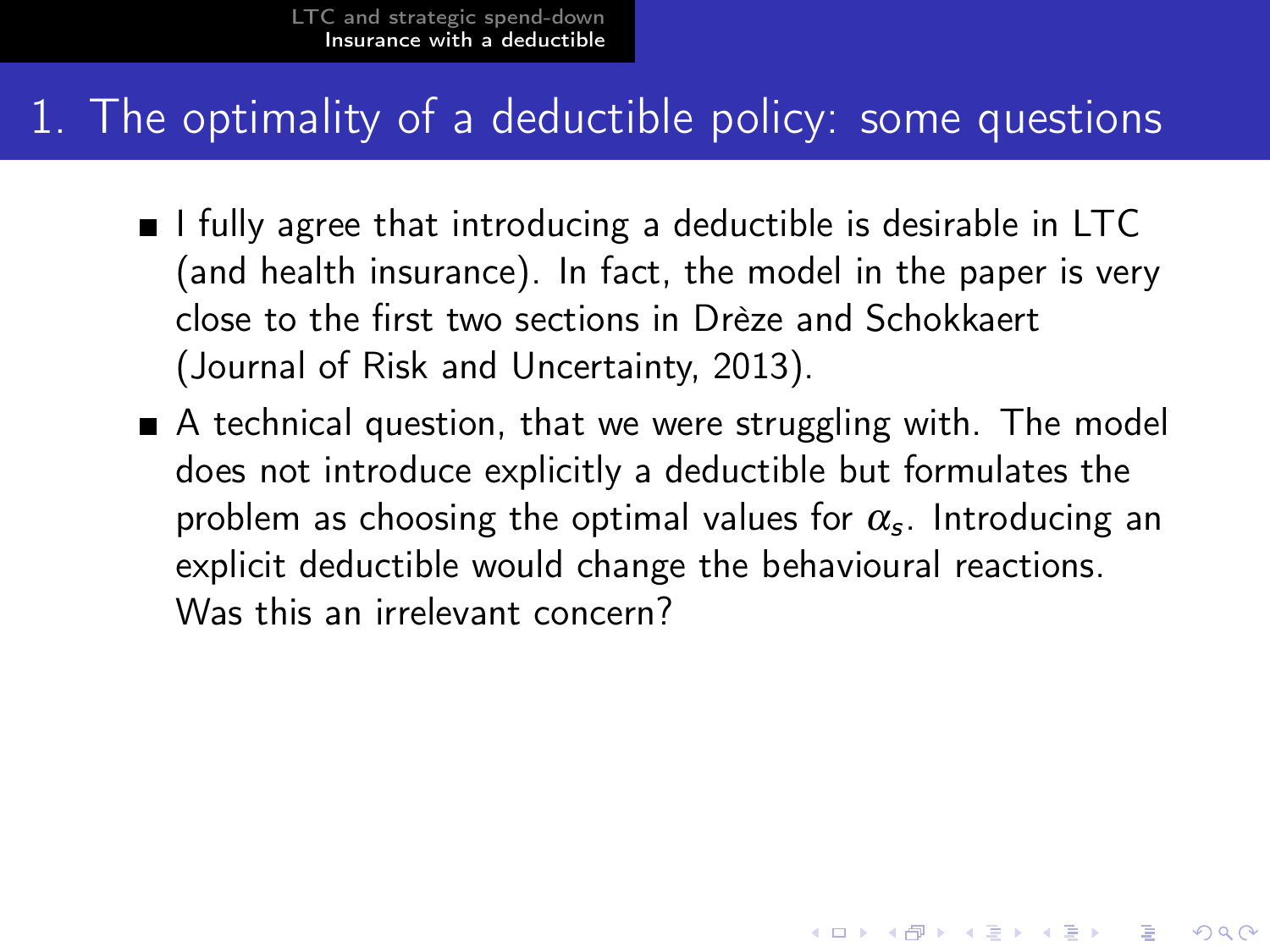#### 1. The optimality of a deductible policy: some questions

- $\blacksquare$  I fully agree that introducing a deductible is desirable in LTC (and health insurance). In fact, the model in the paper is very close to the first two sections in Drèze and Schokkaert (Journal of Risk and Uncertainty, 2013).
- A technical question, that we were struggling with. The model does not introduce explicitly a deductible but formulates the problem as choosing the optimal values for  $\alpha_{\mathsf{s}}$ . Introducing an explicit deductible would change the behavioural reactions. Was this an irrelevant concern?
- Klimaviciute and Pestieau (2018) have extended the model to incorporate the (important) issue of income differences. It seems indeed natural to make the deductible income-dependent. Yet, does this not raise the Schoenmaeckers-problem?4 D X 4 P X 3 X 4 B X 3 B X 9 Q O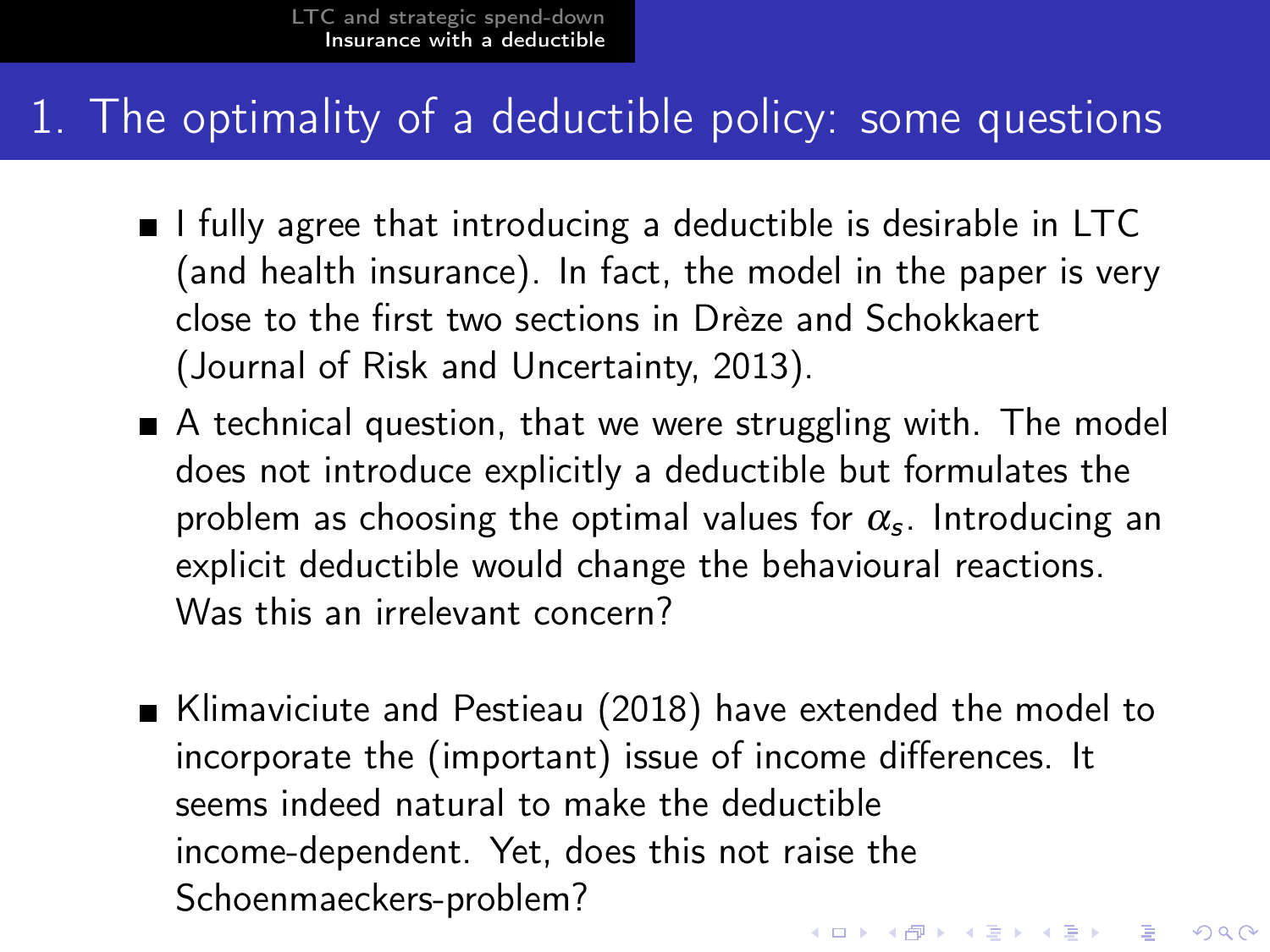### 2. A way out of the LTC puzzle?

- Likely not: consumers do not understand and seem to hate deductibles.
- Bhargava et al. QJE 2017: insurance choices by 23.849 workers in an American firm. Insurance menu with 48 options (copay, stop-loss, deductible).
- Many dominated options. Almost always profitable to pick the insurance policies with the highest deductible.

**KORK EX KEY KEY YOUR**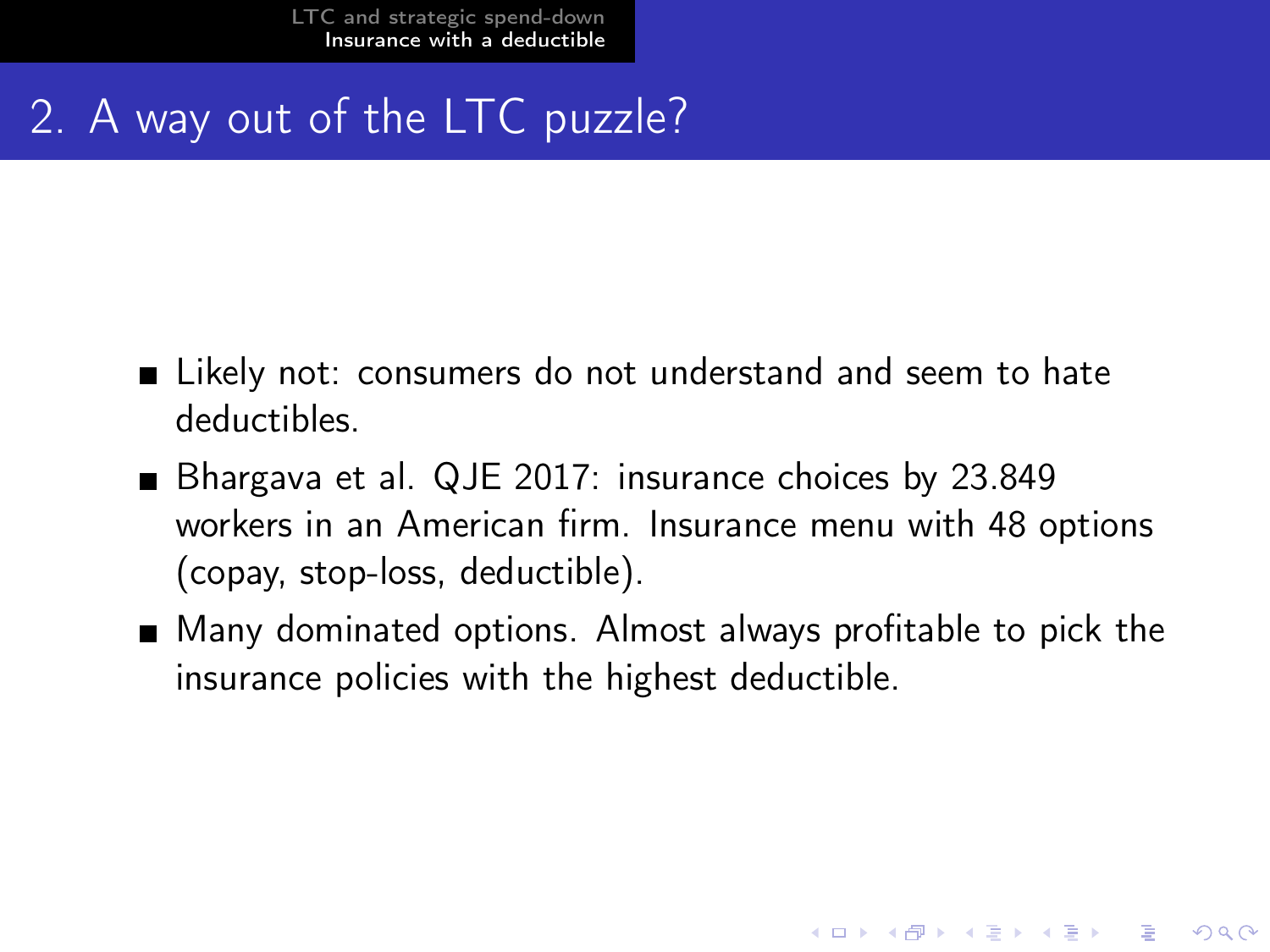[LTC and strategic spend-down](#page-2-0) [Insurance with a deductible](#page-7-0)

### Bhargava et al. (2017): people hate deductibles





 $4$  ロ )  $4$   $6$  )  $4$   $3$  )  $4$   $3$  )  $4$   $3$   $3$ 

÷,

 $2990$ 

Employee Spending by Total Medical Expenses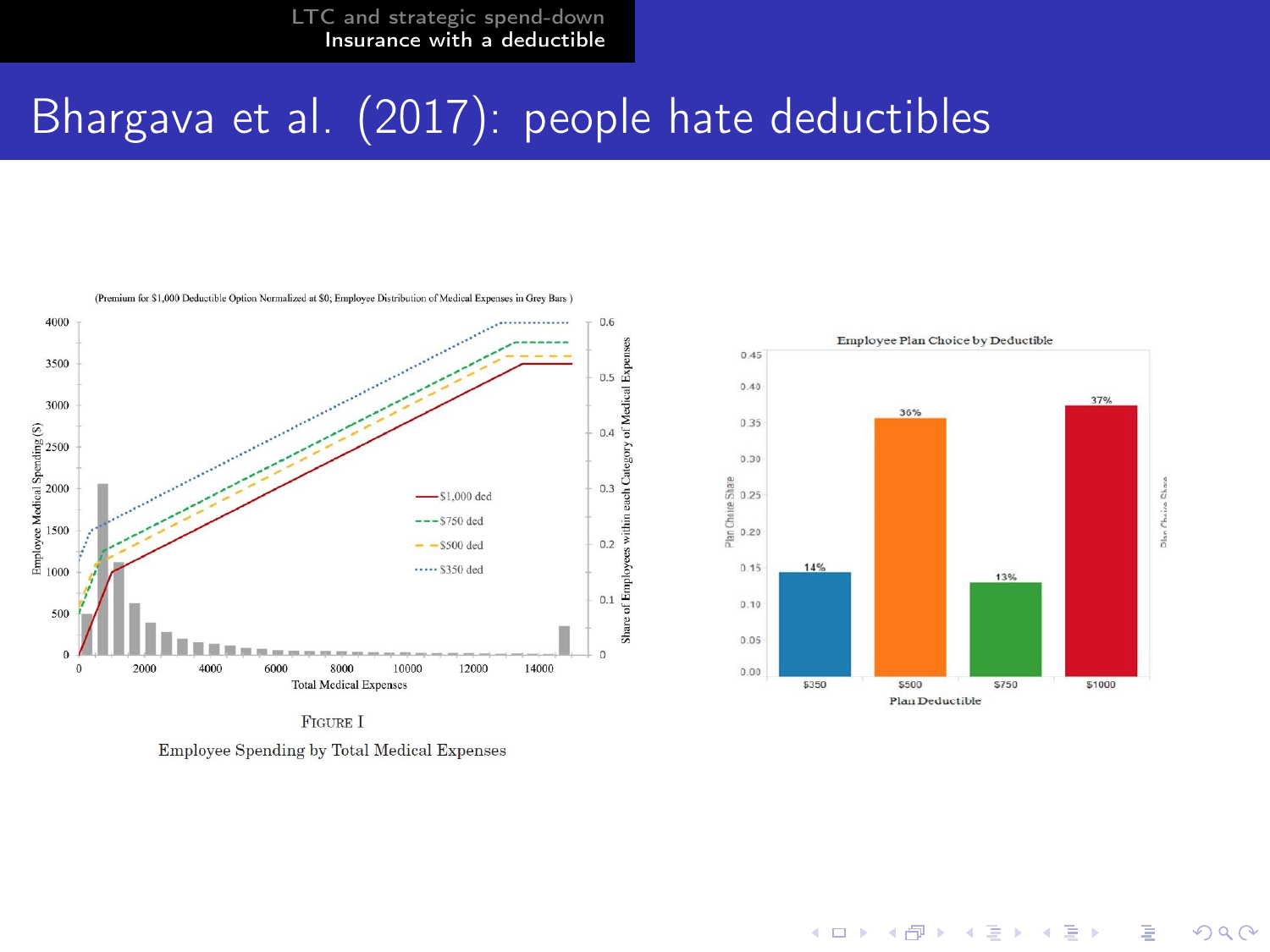### **Hypothesis**

- Introducing a deductible in LTC insurance would not solve the LTC-puzzle, because people hate deductibles (probably because they just do not understand how they work).
- If we want to introduce deductibles in LTC insurance, it has to be implemented in a public system.

**A DIA K PIA A BIA A BIA A Q A CA**